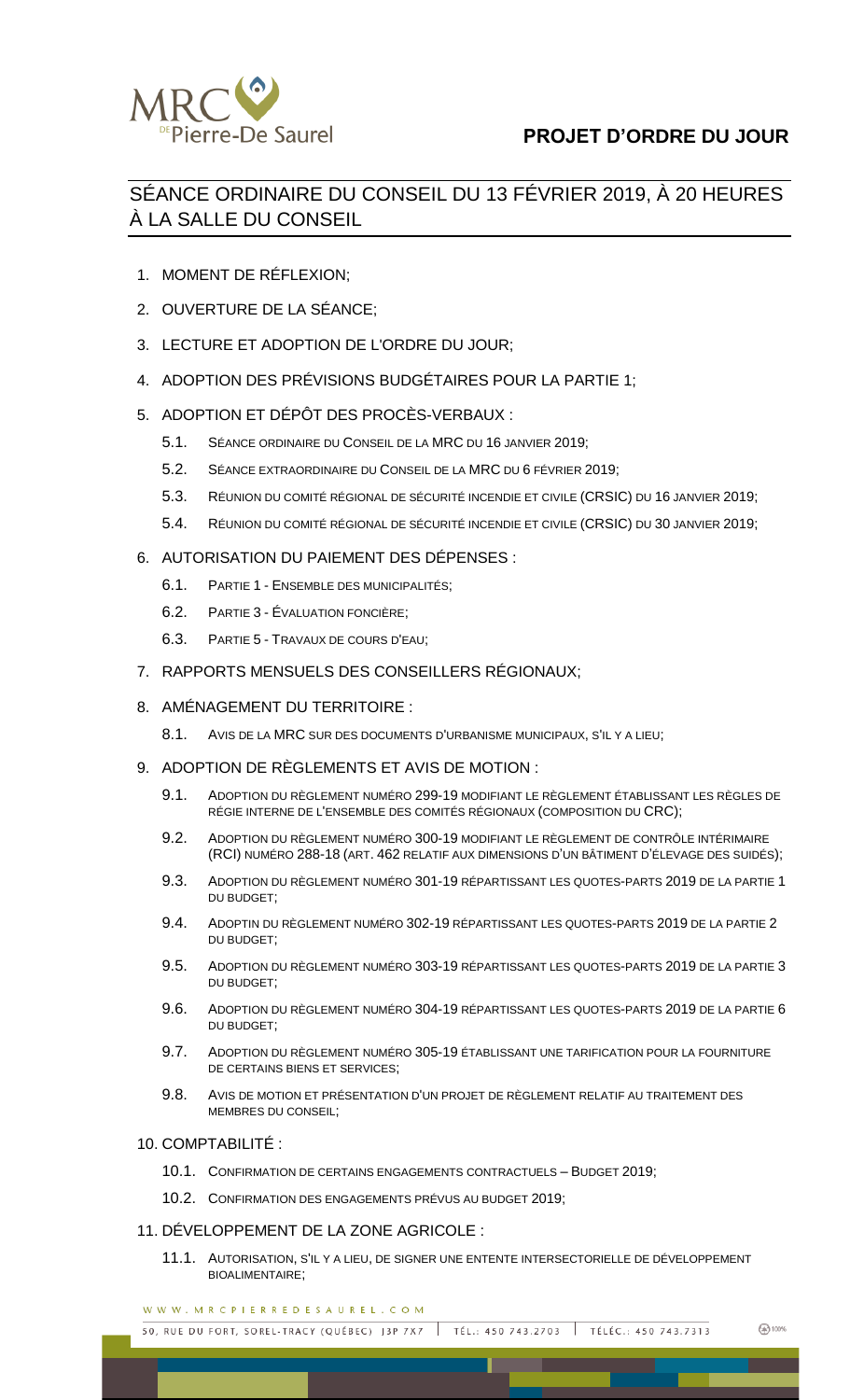## 12. FONDS DE DÉVELOPPEMENT DES TERRITOIRES :

12.1. ADOPTION DU TROISIÈME RAPPORT D'ÉTAPE DE LA MRC DANS LE CADRE DU PROGRAMME MOBILISATION-DIVERSITÉ (VOLET 1);

## 13. FONDS D'APPUI AU RAYONNEMENT DES RÉGIONS (FARR) :

- 13.1. RATIFICATION DU MONTAGE FINANCIER DANS LE CADRE DU PROJET DE LIAISON CYCLABLE PIERRE-DE SAUREL - MASKOUTAINS, PHASE II;
- 13.2. ADOPTION, S'IL Y A LIEU, D'UNE RÉSOLUTION D'APPUI AU PROJET DE LA MRC MARGUERITE D'YOUVILLE CONCERNANT LE PARC RÉGIONAL LES GRÈVES;

#### 14. GESTION CONTRACTUELLE :

14.1. DÉPÔT DU RAPPORT ANNUEL POUR L'ANNÉE 2018;

#### 15. GESTION DES COURS D'EAU :

15.1. ABROGATION, S'IL Y A LIEU, DES ACTES RÈGLEMENTAIRES, PROCÈS-VERBAUX ET ACTES D'ACCORD CONCERNANT LES COURS D'EAU ADOPTÉS AVANT L'ENTRÉE EN VIGUEUR DE LA LOI SUR LES COMPÉTENCES MUNICIPALES;

## 16. GESTION DES MATIÈRES RÉSIDUELLES :

16.1. SUIVI DE LA DEMANDE DE LA VILLE DE SOREL-TRACY CONCERNANT LE RECYCLAGE DU VERRE;

## 17. POLITIQUE FAMILIALE :

- 17.1. AUTORISATION DE SIGNATURE DU PROTOCOLE D'ENTENTE RELATIF AU SECOURS ADAPTÉ;
- 18. PROJETS SPÉCIAUX :
	- 18.1. OCTROI, S'IL Y A LIEU, D'UN MANDAT DE RESTRUCTURATION (MRC);
	- 18.2. RENOUVELLEMENT DE L'ENTENTE DANS LE CADRE PROGRAMME D'AMÉNAGEMENT DURABLE DES FORÊTS (PADF);
	- 18.3. PRÉSENTATION D'UNE DEMANDE AU FONDS DE DÉFENSE DE LA FQM POUR LE DOSSIER DUTIL & MORIN;
	- 18.4. FORMATION D'UN COMITÉ POUR LA MOBILITÉ DES TRANSPORTS;
	- 18.5. DÉPÔT DU RAPPORT ANNUEL DE L'INSPECTEUR RÉGIONAL CONCERNANT L'APPLICATION DU RCI
	- 18.6. DÉPÔT DU RAPPORT STATISTIQUE TRIENNAL (2016, 2017, 2018) DE L'INSPECTEUR RÉGIONAL;
	- 18.7. DÉPÔT DU RAPPORT DE L'AGENT DE LIVRAISON DES DEMANDES TRAITÉES POUR LES PROGRAMMES D'AIDES DE LA SHQ
	- 18.8. NOMINATIONS :
		- 18.8.1. Adoption, s'il y a lieu, d'un mode de scrutin;
		- 18.8.2. Comité de suivi budgétaire (comité administratif);
		- 18.8.3. Conseil d'administration de Parc éolien de Pierre-De Saurel;
		- 18.8.4. Comité régional culturel (CRC);
		- 18.8.5. Comité régional de la sécurité incendie et civile (CRSIC);

## 19. RESSOURCES HUMAINES :

- 19.1. RATIFICATION DE LA PROCÉDURE D'EMBAUCHE ET AUTORISATION AU DIRECTEUR GÉNÉRAL DE PROCÉDER À L'EMBAUCHE AU POSTE DE TECHNICIEN EN COMPTABILITÉ;
- 19.2. RATIFICATION DE LA PROCÉDURE D'EMBAUCHE ET AUTORISATION AU DIRECTEUR GÉNÉRAL DE PROCÉDER À L'EMBAUCHE AU POSTE DE COORDONNATEUR AU DÉVELOPPEMENT CULTUREL;
- 19.3. OCTROI, S'IL Y A LIEU, D'UN MANDAT À LA FQM POUR ACCOMPAGNER LA MRC DANS LA NÉGOCIATION DE LA CONVENTION COLLECTIVE;

## 20. SÉCURITÉ INCENDIE ET CIVILE :

- 20.1. APPUI À LA MUNICIPALITÉ DE SAINTE-ANNE-DE-SOREL DANS LE CADRE DU DÉPÔT D'UNE DEMANDE D'AIDE FINANCIÈRE AU MAMH POUR SON PROJET DE CONSTRUCTION D'UN NOUVEAU CENTRE DE SERVICES MUNICIPAUX;
- 21. ANALYSE DES DEMANDES D'APPUI REÇUES;